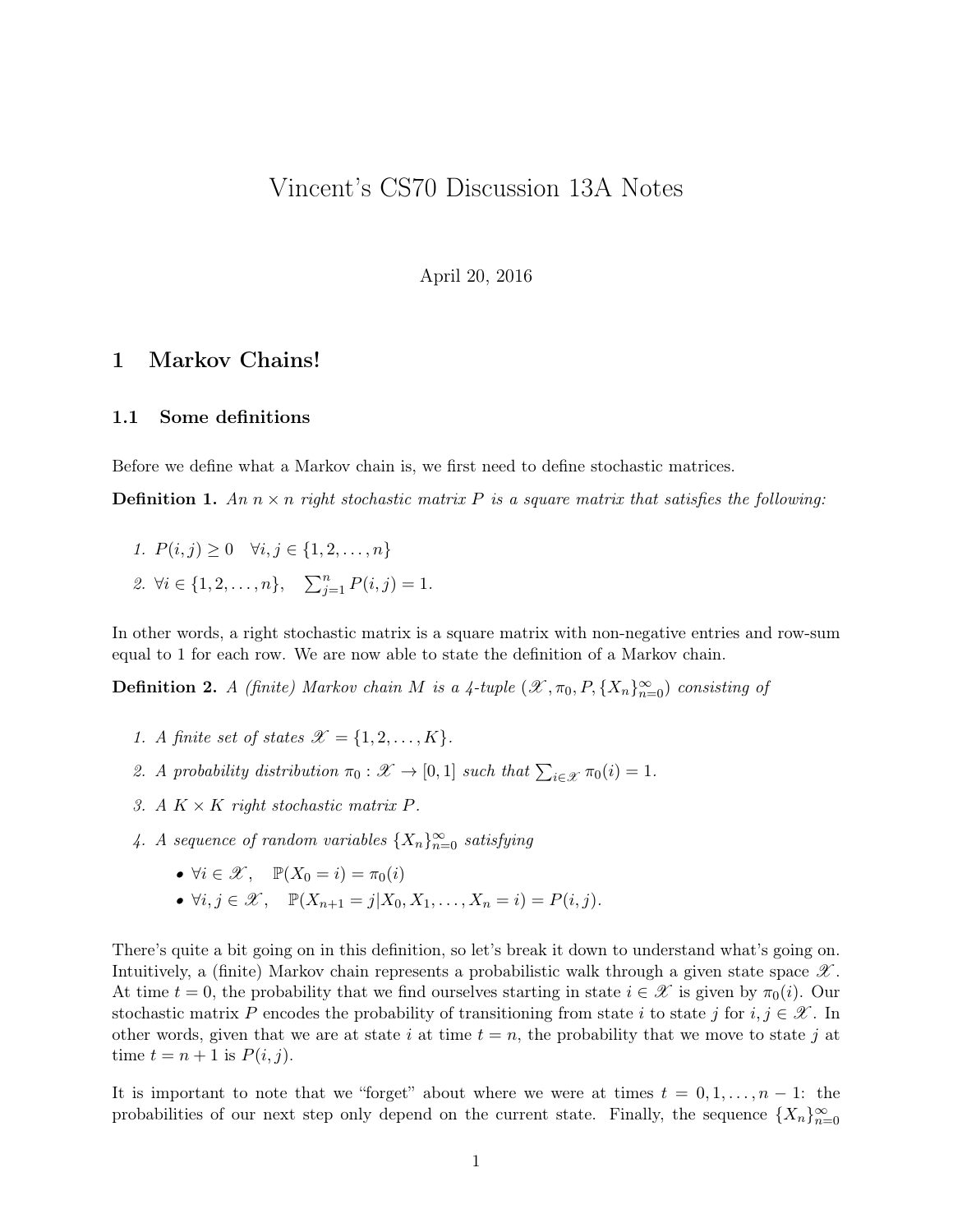represents the possible locations we may be at any point in time. For example, the random variable  $X_0$  is our position at the start, and  $X_i$  denotes our position at time i. Of course, we have that  $range(X_i) \subseteq \mathcal{X}$  for  $i \in \mathbb{N}$ .

## 1.2 A simple example



Consider the Markov chain represented by the figure above, and suppose that our initial distribution is given by  $\pi_0(1) = 1$ ,  $\pi_0(2) = \pi_0(3) = 0$ . We have that  $\mathscr{X} = \{1, 2, 3\}$ , and finally

$$
P = \begin{bmatrix} 0.5 & 0.5 & 0 \\ 0 & 0.5 & 0.5 \\ 0.5 & 0 & 0.5 \end{bmatrix}
$$

Let's compute a few things using our example above. By our assumptions, we know that at time  $t = 0$ , we are guaranteed to start at state 1. Suppose we want to know the amount of time we expect to take to move from state 1 to state 3. Let's begin by denoting the expected amount of time to move from state *i* to state *j* by  $\beta(i, j)$ . Our goal is to compute  $\beta(1, 3)$ .

A bit of thought gives us that

$$
\beta(1,3) = 1 + \frac{1}{2}(\beta(1,3) + \beta(2,3))
$$

Why? We have yet to reach our goal, so we are guaranteed to have to move at least once. Furthermore, with probability  $\frac{1}{2}$  we move to state 2 and from there expect to take  $\beta(2,3)$  steps to move to state 3, or we stay in state 1 (also with probability  $\frac{1}{2}$ ) and from there expect to take  $\beta(1,3)$  steps to get to state 3. Similarly, we see that

$$
\beta(2,3) = 1 + \frac{1}{2}(\beta(2,3) + \beta(3,3))
$$